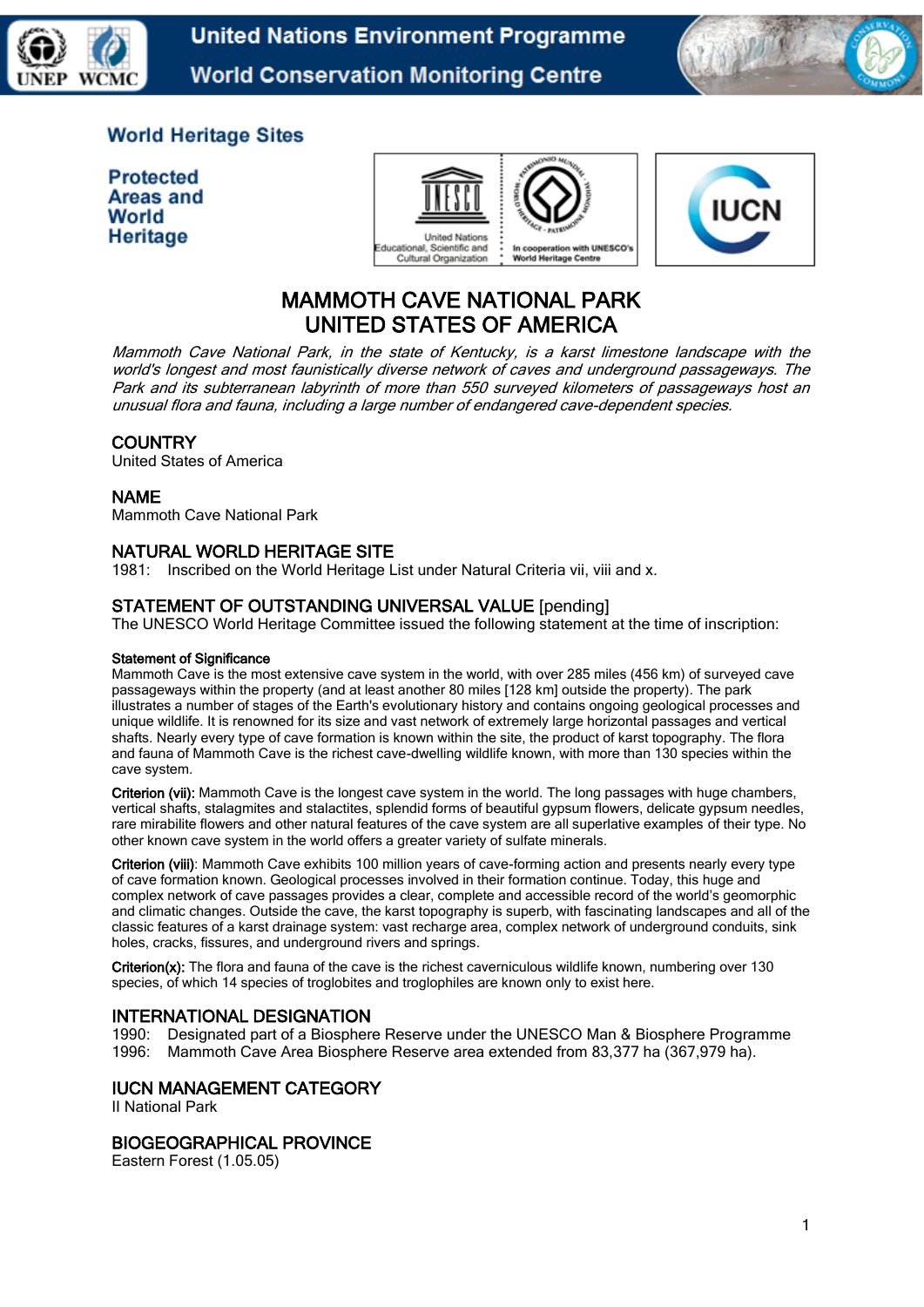# GEOGRAPHICAL LOCATION

Located in south-central Kentucky, 135 km south of Louisville, and 4 km northwest of Park City which lies within the Transition Zone of the Park between 37° 07' to 37° 17'N and 86° 00'-to 6°17'W.

## DATES AND HISTORY OF ESTABLISHMENT

- 1926: The National Park authorised under enabling legislation of the US Congress 56 Statute 317;
- 1941: Park fully established by 44 Statute 635. Kentucky ceded jurisdiction over Park lands to the National Park Service by an act approved in 1930: accepted 1944;
- 1965: Exclusive jurisdiction over the remainder of the land accepted. Certain roads through the Park are legally open to the public under Deed 262 of 1945;
- 1988: Part of the area was endorsed by a resolution of the Barren River Area Development District. The State of Kentucky designated Big Woods old-growth forest a state natural area, Green River a wild and scenic river, and Green River and Mammoth Cave subsurface streams outstanding resource waters;
- 1990: Recognised as a UNESCO Biosphere Reserve; greatly extended in 1996 to cover the cave's recharge area.

### LAND TENURE

The National Park core area is federally owned and is managed by the National Park Service (NPS). Southeast of it, a transition zone of equal size, which covers much of the cave's water recharge area is managed by a range of owners.

## AREA

National Park: 21,191 ha.

# ALTITUDE

Ranges from -115m to a surface level between 180m and 231m.

# PHYSICAL FEATURES

The Park, which extends under two ranges of hills, is situated on the Mammoth Cave Plateau and contains a karst area of international importance. The core area is a dissected plateau called the Chester Upland, comprising two sandstone-capped ridges which protect the underlying caverns, separated by limestone valleys pitted with sinkholes. It contains the longest cave system in the world, in a many-levelled labyrinth, with known passages extending for over 550 km and to a depth of 115m. Most types of limestone cave formation are found here, including long passages with huge chambers (Mammoth Dome is 58m high), vertical shafts, stalagmites, stalactites and gypsum flowers and needles. On the surface there is a superb karst topography with largely subsurface drainage, sinkholes, cracks, fissures and springs. Groundwater flows from the extensive recharge areas on the plateau, southwest through the park's cave system to springs that discharge into the Green River. Erosion by the Green River and its tributaries, which formed this system, began over 25 million years ago and the old river meanders are now deeply incised.

The limestone rocks of Upper Mississippian age are highly soluble and contain fossils throughout, including brachiopods, crinoids and corals. The main series, in which the cave systems and karst landscape have developed, are the St Louis, St Genevieve and Paoli limestones of the Meramecian. The Chester Upland is capped by sandstones of the Upper Mississippian-Lower Pennsylvania periods. Structural dip in the north-west is about 5m/km. The major soil types are those developed from limestone residuum and are either alfisols or ultisols. To the east, south and west of the Park (included in the Transition Zone) is the Pennyroyal Plateau, separated from the upland by an escarpment. This is not capped by sandstone and has eroded to a lower level, with many sinkholes.

### CLIMATE

Climatic conditions are humid temperate. The mean annual precipitation is 1,118mm at 205m, practically all in the form of rain as temperatures are generally above freezing during the day. The National Parks Conservation Association claims that this rainfall is ten times as acidic as the national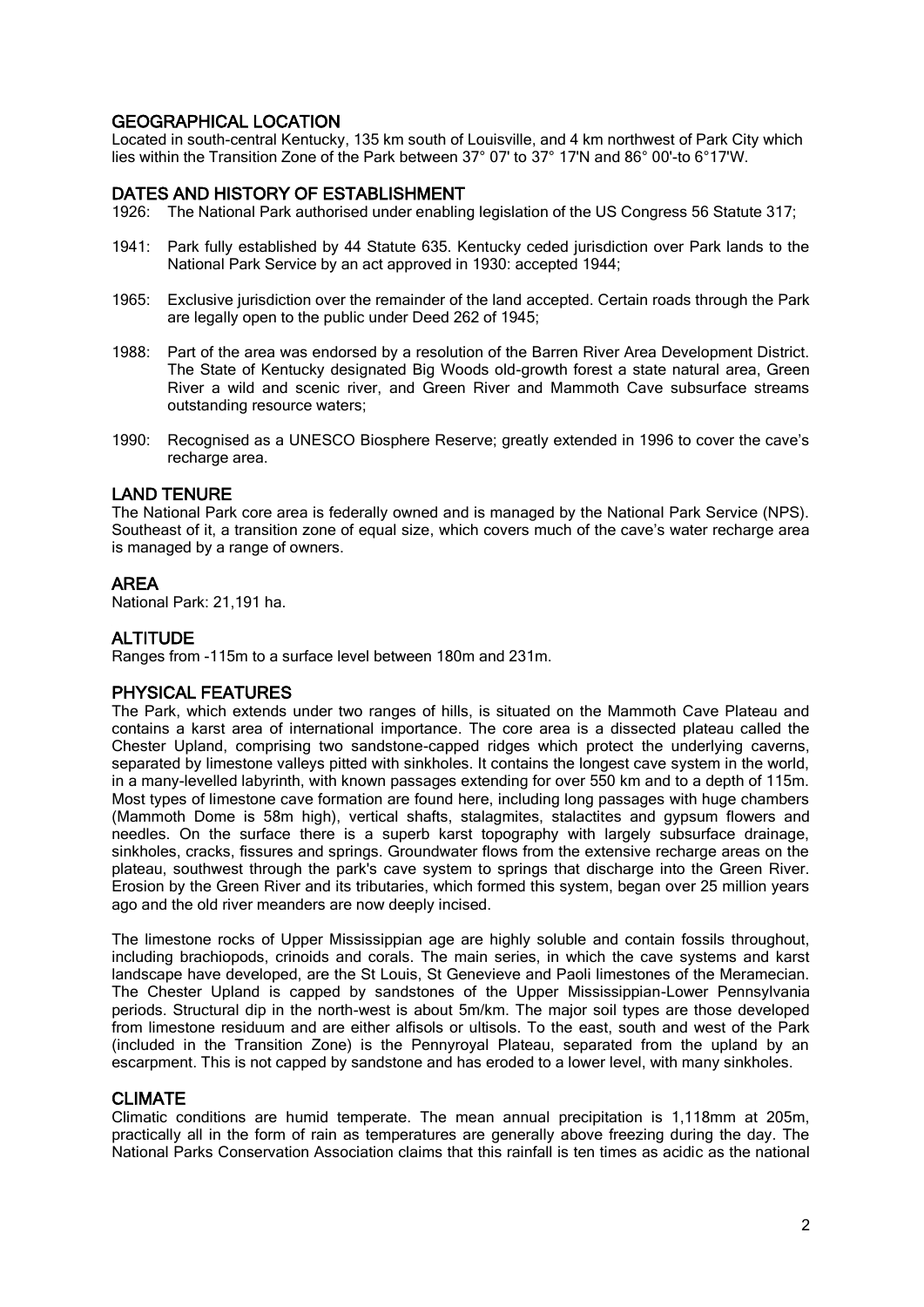average (NCPA, 2003). The mean annual temperature is 13.6°C with a summer mean of 26.6°C and a winter mean of 1.7°C (MAB USA, 1990).

## **VEGETATION**

The surface vegetation includes 84 tree, 28 shrub and vine, 29 fern, 209 flower, 67 algae, 27 fungi and seven moss species. An inventory of the flora is included in the Biosphere Reserve nomination. Big Woods is reputed to be one of the largest and best remaining examples of the ancient forest of eastern North America that once covered Kentucky. This temperate deciduous oak-hickory forest is dominated by oaks including white, black and chestnut oaks, Quercus alba, Q. velutina, Q. prinus and hickories including pignut and mockernut, *Carya glabra* and *C. tomentosa* with some beech *Fagus* sp., maples Acer spp., tulip tree Liriodendron tulipifera, ash Fraxinus sp. and eastern red cedar Juniperus virginiana (MAB USA, 1990).

## FAUNA

This is the most extensive and diverse cave ecosystem in the world, with a unique fauna of over 200 species, mostly invertebrate, indigenous to the network of caves, with 42 species adapted to life in total darkness. The terrestrial vertebrates include 43 mammal, 207 bird, 37 reptile and 27 amphibian species (Uhler, 2002). The age of the geological formations has contributed to the species richness of the cave fauna, the cave system being old enough to have communities from three karst regions and covering an area large enough for speciation to have occurred. The inflowing Green River has 151 fish and 71 of the state's mussel species. Mussels are valuable indicators of water quality, especially of sedimentation. Nowhere else do blind northern cave fish Amblyopsis spelaea (VU), southern cave fish Typhlichthys subterraneus (VU) and their spring cave-dwelling relative swamp fish Chologaster cornuta agassiz co-exist. Resident endangered animal species include Indiana bat Myotis sodalis (EN), gray bat M. grisescens, fanshell mussel Cyprogenia stegaria (CR), crackling pearly mussel Hemistema lata (CR), ring pink mussel Obovaria retusa (CR), rough pigtoe pearly mussel Pleurobema plenum (CR), and clubshell pearly mussel P. clava (CR). 45 other mussel species also inhabit the caves. In addition, the federally endangered bald eagle *Haliaeetus leucocephalus* has been seen wintering and may even be nesting in the Park, and the uncommon red-cockaded woodpecker Picoides borealis (VU) has also been seen there. Wild turkey Meleagris gallopavo and beaver Castor canadensis have been successfully reintroduced (NPS, pers. comm., 1995).

### CONSERVATION VALUE

The Mammoth Cave area is an internationally important area of karst, containing the longest cave system in the world, with known passages extending for over 550 km and containing most types of limestone cave formation. Over 200 species of animal are indigenous to the caves including several endangered species of blind fish, shrimp, bat and freshwater mussel. Big Woods, a temperate deciduous oak-hickory dominated forest, is one of the largest and best remaining examples of the ancient forest of eastern North America. Archaeological sites in the area show evidence of four pre-Columbian Indian cultures. The Park lies within a WWF Global 200 Freshwater Eco-region and a UNESCO Biosphere Reserve.

# CULTURAL HERITAGE

Radiocarbon dating of cultural material indicates that prehistoric people entered Mammoth and other Park caves almost 4,000 years ago to explore and mine cave minerals. There are 1,008 identified prehistoric and historic archaeological sites in the Park, representing almost 10,000 years of human history including the first evidence of organised horticulture on the continent. Mammoth Cave was first recorded by Euro-Americans in the late 18th Century and saltpetre was mined for gunpowder by slaves between 1812 and 1819. The area became popular with tourists thereafter and was lightly settled during the 19<sup>th</sup>century. The museum collection contains more than 30,000 objects, including a Hercules steam engine and coach listed in the National Register of Historic Places. Additional listings include 28 structures and an archaeological site. Guided tours began in 1916, and until 1926 when legislation to establish Mammoth Cave National Park was passed, the cave was operated as a tourist attraction by a succession of private owners (NPS, pers. comm., 1995).

## LOCAL HUMAN POPULATION

There are no permanent inhabitants in the core area. About 240 people live in the buffer zones with a further 1,500 in the transition area, including over 600 in Park City. Population density in the region surrounding the Park is low (30 per sq. km) and has remained stable for the past 20 years. Only 25% of the population is considered urban and no significant increase in urbanisation is expected in the near future. Most people are engaged in agriculture, tourism or service industries. The Cave's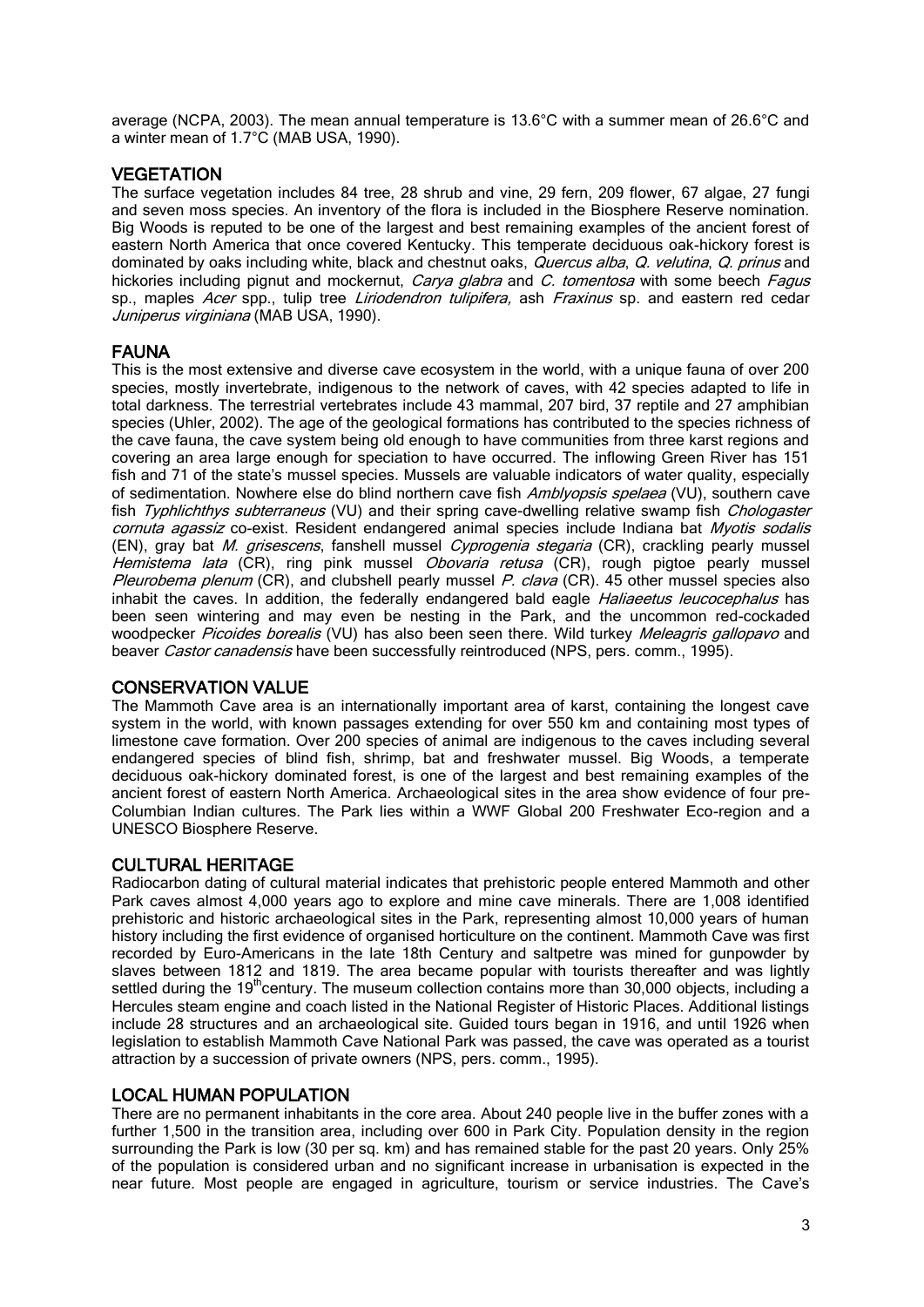recharge area is covered by the extended Biosphere Reserve within which 67,000 people live (MAB USA, 2004).

### VISITORS AND VISITOR FACILITIES

Since a peak in 1979 of 1.6 million visitors, numbers remained stable into the 1980s, but have recently increased to about 2 million per annum. The summer months of June, July and August see over 60% of the annual total. Park headquarters and a visitors' centre are located at the historic entrance to Mammoth Cave. Several guided tours of the caves are offered and there are commercial boat trips on Green River. There are 155km of roads within the park and many hiking trails, including over 73km in the remote areas. There are only two small ferries across the Green River so that resources in remoter areas remain untapped. Access is good and it is estimated that a third of all visitors do no more than drive through the Park, but it offers a challenging experience to cave divers. There is a hotel, lodge and various cottages, restaurant and shopping facilities in the buffer zone. A further 2,000 motel rooms and over 7,500 campsite places are located within easy distance of the Park (MAB USA, 1990).

#### SCIENTIFIC RESEARCH AND FACILITIES

Long-term hydrological and ecological research into karst systems is being carried out in the Mammoth Cave area, including the effects of water quality on the cave's biota. In particular, research into groundwater flow-pulse rates and modelling has been applied to the development of instrumentation packages for monitoring the physical and chemical properties of groundwater. Preliminary discussions on the international applications of this have been initiated and much research has already been carried out. A research facility and laboratory are available to visiting researchers (MAB USA, 1990). Partnerships with numerous agencies, organisations and universities exist: with Ball State, Tennessee, Clemson, Eastern Kentucky, Western Kentucky, Murray State, Louisville, the Kentucky Nature Preserves Commission, Barren River Area Development District, and The Nature Conservancy, all of which offer opportunities for research, education and training (NPS, pers. comm., 1995).

#### MANAGEMENT

The core of the Park is managed by the National Park Service. The Transition Zone falls within Barren River Development District, of which three counties are within the Mammoth Cave system recharge area. The Biosphere Reserve Cooperative Subcommittee of the Natural Resources Council of the Barren River Area Development District will coordinate Biosphere Reserve functions (MAB USA, 1990). Of particular concern to the Mammoth Cave area are the impacts of agricultural, commercial and residential land uses on ecosystems overlying the limestone watershed - especially concerning the effects of groundwater pollution on cave biota. The 1983 general management plan for the National Park states that management objectives are to perpetuate the integrity and diversity of the geological features and life systems associated with the caves and to preserve aquatic and terrestrial environments for their aesthetic, recreational, educational and scientific values. Within the core area the management plan identifies natural and historic zones and classifies caves into six types, according to approved access. A resource management plan has been compiled which includes natural and cultural resource management programmes (Anon., 1988).

The oak-hickory woods of the National Park are being allowed to return to their natural state. Some of the oak and poplar forests are currently managed but there are no plantations. As well as public recreation, authorised fishing is permitted in the core area. Narrow corridors along roads within the core zone have been designated as zones of managed use, and tourist developments, administrative and recreational facilities are concentrated within them. The Transition Zone established for the Biosphere Reserve has been designated to the south and east of the core area to curtail groundwater pollution, as this is where much of the rainwater falls which flows through the cave systems of the Park. Federal, state and local authorities have cooperated to develop a regional sewer system in the area surrounding Park City, to stop pollutants reaching the groundwater (Anon., 1988). Gates on several cave entrances are being designed to allow natural air flow and movement of cave organisms. Several the artificial entrances are being refitted with airlocks to prevent microclimatic changes, especially drying, which can harm speleothems and cave organisms (NPS, pers. comm., 1995).

#### MANAGEMENT CONSTRAINTS

Damage to irreplaceable cave features occurred during the early periods of cave use, including smoke deposits from torches, fires and graffiti. The use of electric lighting for cave tours has also led to the introduction and growth of mosses, fungi and algae in the caves and may eventually spoil the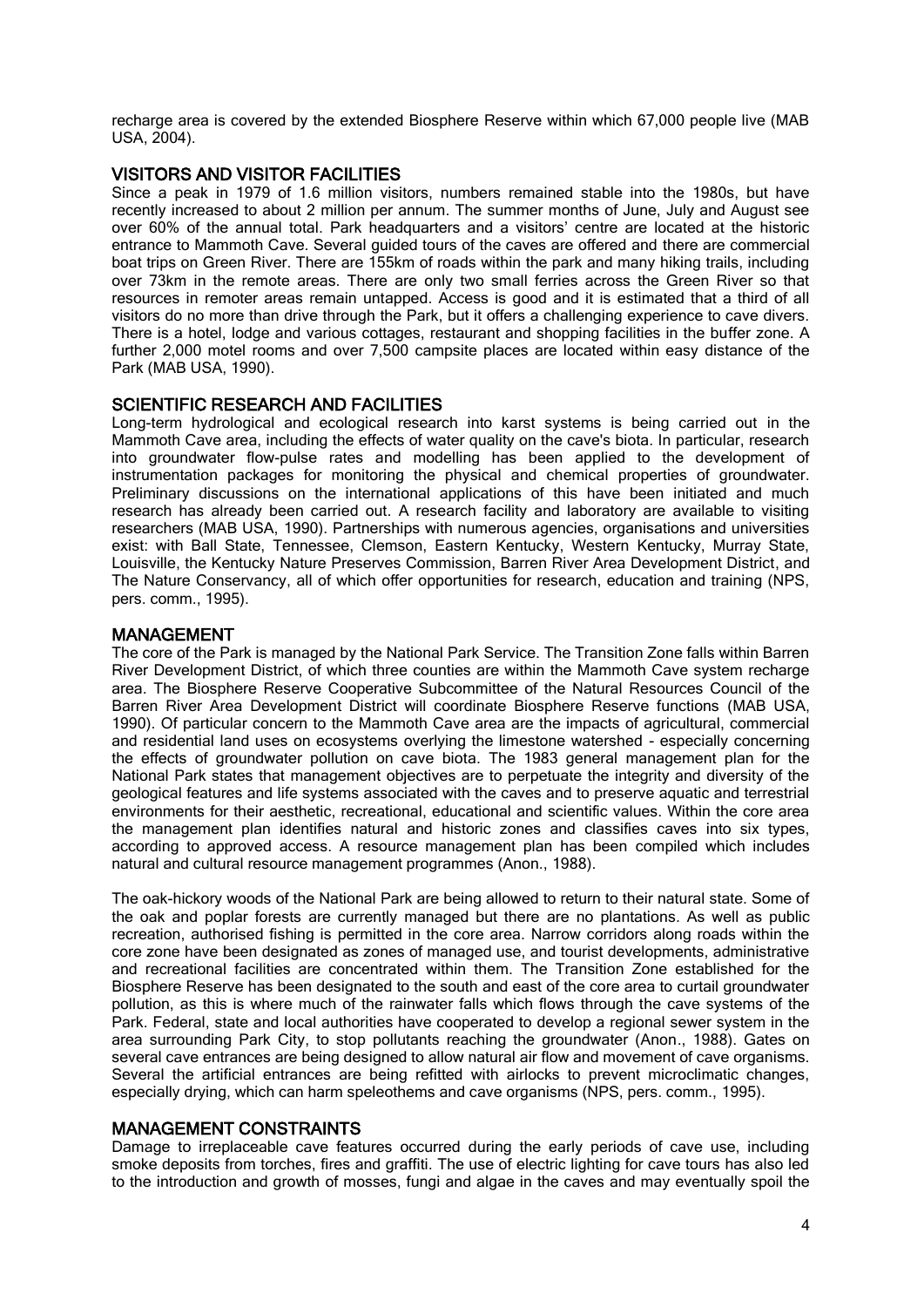natural beauty of some of the unique formations. At least 130 cave entrances need some level of monitoring against illegal entry. Several cave gates are in need of repair. Oil and gas wells were also drilled in this area. Those inside the Park were abandoned when it was established, but still pose a threat to human safety and environmental quality, many having been insufficiently plugged. In adjacent areas, oil and gas exploration has increased recently and with this, the risks of spillages into the Park's groundwater system including that of dyed injected to ascertain water flow (Ek et al., 1999). About half of the Mammoth Cave system actually lies outside the National Park boundaries but management of these areas should be improved by the designation of the Transition Zone and the Biosphere Reserve. Commercial freshwater mussel fishing outside the Park has destroyed the natural mussel beds there and illegal operations have expanded into the Park, resulting in conviction of the operators (MAB USA, 1990). Poaching for wild ginseng is also an issue.

A wide variety of arable and livestock farming occurs in the Transition Zone and light industry is now increasing in the area. However, solution of the existing pollution problems should attract sustainable economic development compatible with the karst terrain. Of major environmental concern is the extensive sinkhole plain in the Transition Zone to the south and east of the Park. Run-off from this area flows via underground streams into the Green River and includes effluent from Park City. There has also been illegal dumping of wastes into sinkholes in this zone. Any changes in the quality or quantity of water would adversely affect the unique aquatic life in the underground streams and alter natural cave development. The local problem is now being addressed, but in 2002 the WHC was very concerned about the development of a proposed 1500 ha Kentucky Trimodal Transpark/airport 12 km away on the edge of the Park's water catchment. This was proposed without a thorough prior environmental impact assessment of the probability of chemical pollution of the whole system of underground water by oil and industrial run-off (Brucker, 2002). The WHC urged that detailed hydrogeologic studies should be made before construction (UNESCO, 2002). Another threat is haze from fine particle pollution and acid rain which already make this park one of the most polluted in the country, which could be aggravated by development of the Transpark and of a nearby coal-fired power plant (NCPA, 2002).

## **STAFF**

The Biosphere Reserve has 94 staff. Of these, 20 are involved in administration, control and resource management within the core area; 17 are university educated. There are 12 staff for education and training and three involved in research with up to 10 technical support staff (MAB USA, 1990).

### BUDGET

US \$3,500,000 annually (MAB USA, 1990)

# LOCAL ADDRESS

The Superintendant, Mammoth Cave National Park, Mammoth Cave, Kentucky 42259, U.S.A.

### **REFERENCES**

The principal source for the above information was the original nomination for World Heritage status.

Anon (1983). General Management Plan, Mammoth Cave National Park, Kentucky. Denver Service Center.

Anon (1988). Resource Management Plan for Mammoth Cave National Park. Draft.

Brucker, R.(2002) Can the Transpark contaminate Mammoth Cave? In Beck,B (ed.) Sinkholes and the Engineering and Environmental Impacts of Karst. Pp. 361-374.

Ek, D. et al. (1999).Threats to surface and karst groundwater of Mammoth Cave National Park from the Arthur oil field. Kentucky. In Proceedings of the 1999 National Cave and Karst Management Symposium.

MAB USA (1990). Mammoth Cave Area Biosphere Reserve Nomination Form.

National Parks Conservation Association (NPCA) (2002). Code Red: America's Five Most Polluted National Parks. Sept. 2002

Uhler, J. (2002). Mammoth Cave National Park. [www.mammoth.cave.national-park.com/info.htm.](http://www.mammoth.cave.national-park.com/info.htm)